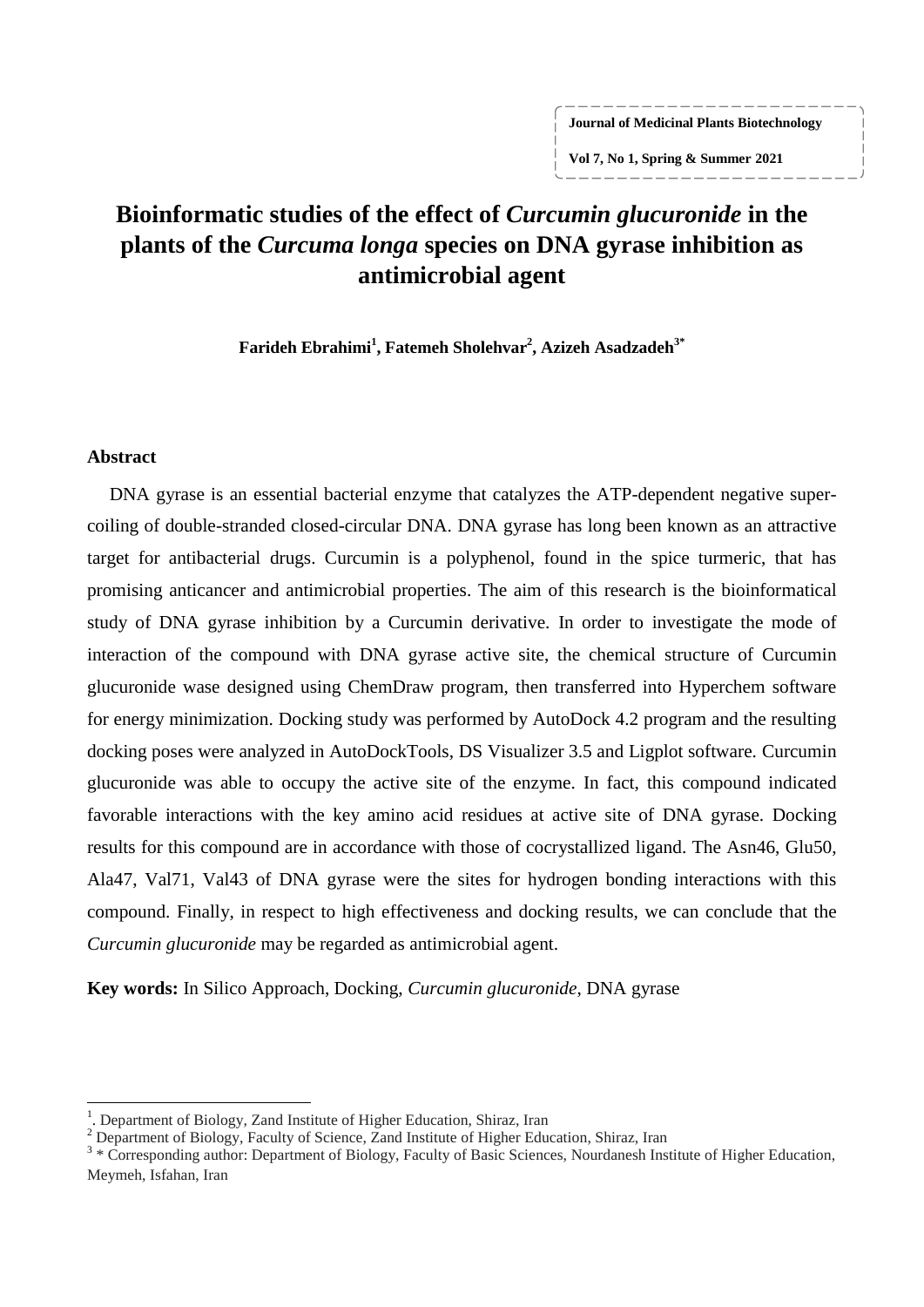#### **Introduction**

Escherichia coli is classified as a rodshaped, Gram-negative bacterium in the family Enterobacteriaceae. The bacterium mainly inhabits the lower intestinal tract of warmblooded animals, including humans, and is often discharged into the environment through faeces or wastewater effluent[\(Jang](https://pubmed.ncbi.nlm.nih.gov/?term=Jang+J&cauthor_id=28383815) et al., 2017) .Escherichia coli remains one of the most frequent causes of several common bacterial infections in humans and animals. *E. coli* is the prominent cause of enteritis, urinary tract infection, septicaemia and other clinical infections, such as neonatal meningitis. E. coli is also prominently associated with diarrhoea in pet and farm animals [\(Allocati](https://pubmed.ncbi.nlm.nih.gov/?term=Allocati+N&cauthor_id=24287850) et al., 2013). Particular strains belonging to Escherichia coli have been identified as a potential risk factor for colorectal cancer (CRC) (Wassenaar, 2018). DNA gyrase is an essential bacterial enzyme that catalyzes the ATP-dependent negative super-coiling of double-stranded closed-circular DNA. Gyrase belongs to a class of enzymes known as topoisomerases that are involved in the control of topological transitions of DNA (Reece and Maxwell, 1991). DNA topoisomerases are enzymes that control the topology of DNA in all cells. There are two types, I and II, classified according to whether they make transient single- or doublestranded breaks in DNA. Their reactions generally involve the passage of a single- or double-strand segment of DNA through this

transient break, stabilized by DNA-protein covalent bonds. All topoisomerases can relax DNA, but DNA gyrase, present in all bacteria, can also introduce supercoils into DNA. Because of their essentiality in all cells and the fact that their reactions proceed via DNA breaks, topoisomerases have become important drug targets; the bacterial enzymes are key targets for antibacterial agents (Bush et al., 2015). DNA gyrase is comprised of two distinct subunits, GyrA and GyrB (molecular mass  $\approx$ 96 kDa and 88 kDa, respectively) and is arranged as an  $A_2B_2$  [tetramer.](https://www.sciencedirect.com/topics/pharmacology-toxicology-and-pharmaceutical-science/tetramer) GyrA contains the active site [tyrosine](https://www.sciencedirect.com/topics/pharmacology-toxicology-and-pharmaceutical-science/tyrosine) used in [DNA](https://www.sciencedirect.com/topics/biochemistry-genetics-and-molecular-biology/dna-cleavage)  [cleavage](https://www.sciencedirect.com/topics/biochemistry-genetics-and-molecular-biology/dna-cleavage) and ligation, and GyrB contains the binding site for ATP(Vélez and Osheroff, 2004). DNA gyrase is an essential enzyme in bacteria, and its inhibition results in the disruption of DNA synthesis and, subsequently, cell death (Eakin et al., 2021).

*Curcumin (1, 7 - bis - (4 – hydroxyl – 3 methoxyphenyl) – hepta -1,6-diene-3,5-dione) (Kotha and Luthria, 2019) is a substance obtained from the root of the turmeric plant, which has the feature of being a yellow or orange pigment. It is also the main component of curry powder commonly used in Asian cuisine (Unlu et al., 2016). Curcumin is one of the most important components of the curcuminoids famil. it is also called as diferuloylmethane, which can be isolated from the rhizome of Curcuma longa L. It was first discovered in 1815, though its chemical*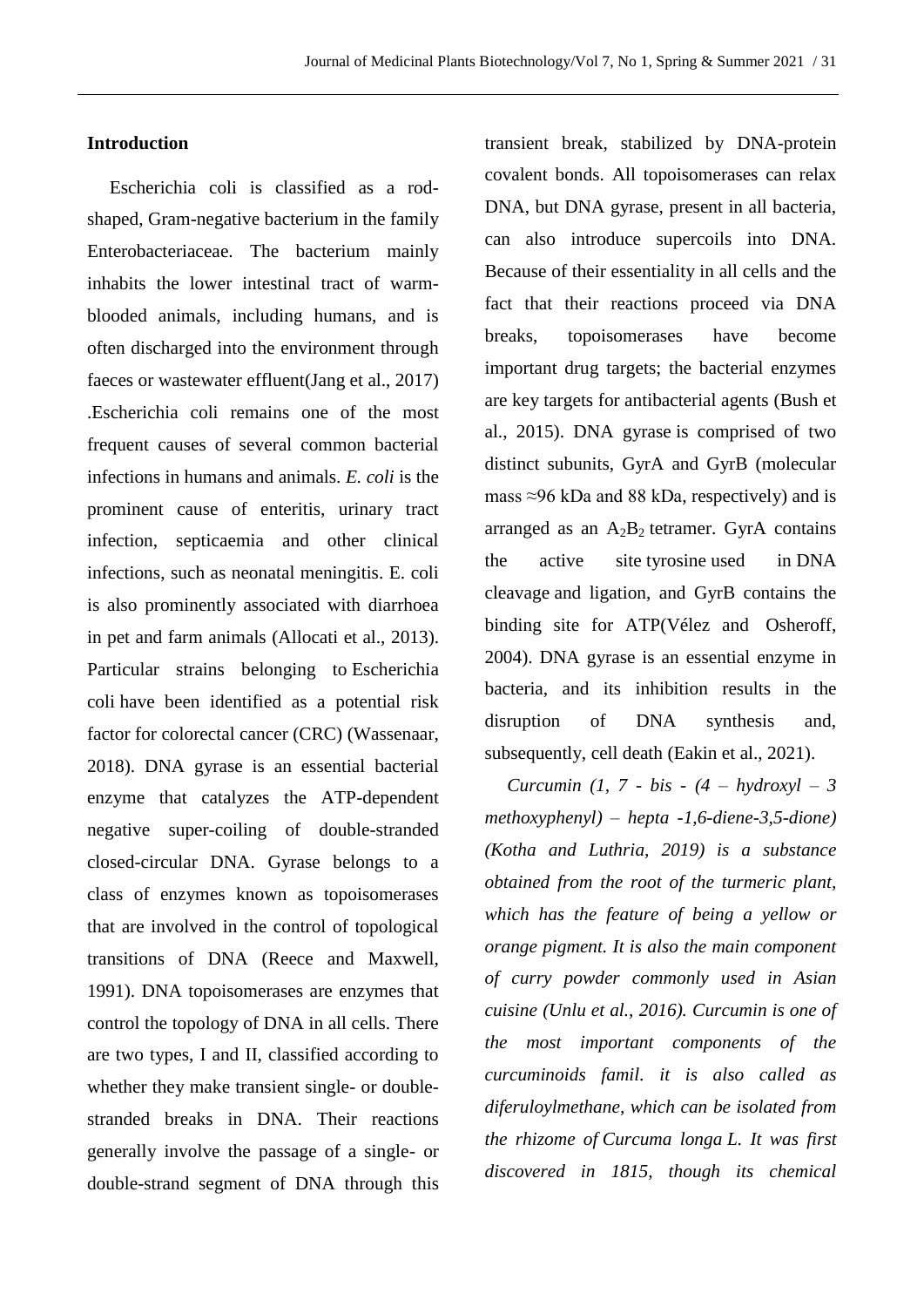*structure was identified in 1973 by Roughley and Whiting with a melting point ranging from 176 °*C to 177 °C (Mbese et al., 2019). Extensive research over the past half century has shown that curcumin (diferuloylmethane), a component of the golden spice turmeric (*Curcuma longa*), can modulate multiple cells signaling pathways.Extensive clinical trials over the past quarter century have addressed the pharmacokinetics, safety, and efficacy of this nutraceutical against numerous diseases in humans. Some promising effects have been observed in patients with various proinflammatory diseases including cancer, cardiovascular disease, arthritis, uveitis, ulcerative proctitis, Crohn's disease, ulcerative colitis, irritable bowel disease, tropical pancreatitis, peptic ulcer, gastric ulcer, idiopathic orbital inflammatory pseudotumor, oral lichen planus, gastric inflammation, vitiligo, psoriasis, acute coronary syndrome, atherosclerosis, diabetes, diabetic nephropathy, diabetic microangiopathy, lupus nephritis, renal conditions, acquired immunodeficiency syndrome, β-thalassemia, biliary dyskinesia, Dejerine-Sottas disease, cholecystitis, and chronic bacterial prostatitis. Curcumin has also shown protection against hepatic conditions, chronic arsenic exposure, and alcohol intoxication [\(Gupta](https://pubmed.ncbi.nlm.nih.gov/?term=Gupta+SC&cauthor_id=23143785) et al., 2013). An increasing amount of evidence suggests that curcumin may represent an effective agent in the treatment of several skin conditions

[\(Vollono](https://pubmed.ncbi.nlm.nih.gov/?term=Vollono+L&cauthor_id=31509968) et al., 2019). In vivo and in vitro studies have uncovered many important bioactivities of curcumin, such as antioxidant activity, inducing cell apoptosis, inhibiting cell proliferation, anti-cell adhesion and motility, anti-angiogenesis and anti-microbe properties (Fan et al., 2013). In spite of all these benefits, the therapeutic application of *curcumin* in clinical medicine and its bioavailability are still limited due to its poor absorption and rapid metabolism. Structural modification of curcumin through the synthesis of curcuminbased derivatives is a potential approach to overcome the above limitations. *Curcumin* derivatives can overcome the disadvantages of curcumin while enhancing the overall efficacy and hindering drug resistance (Mbese et al., 2019).

Molecular docking is a key tool in structural molecular biology and computerassisted drug design. The goal of ligandprotein docking is to predict the predominant binding mode(s) of a ligand with a protein of known three-dimensional structure (Morris and Lim-Wilby, 2008).

## **Materials and Methods**

Protein and Ligand Structure Preparation:

The crystal structure of DNA gyrase from Escherichia coli (1kzn) was chosen as the protein model for the present study. Cocrystallized ligands (CBN1), and water molecules of crystallization were removed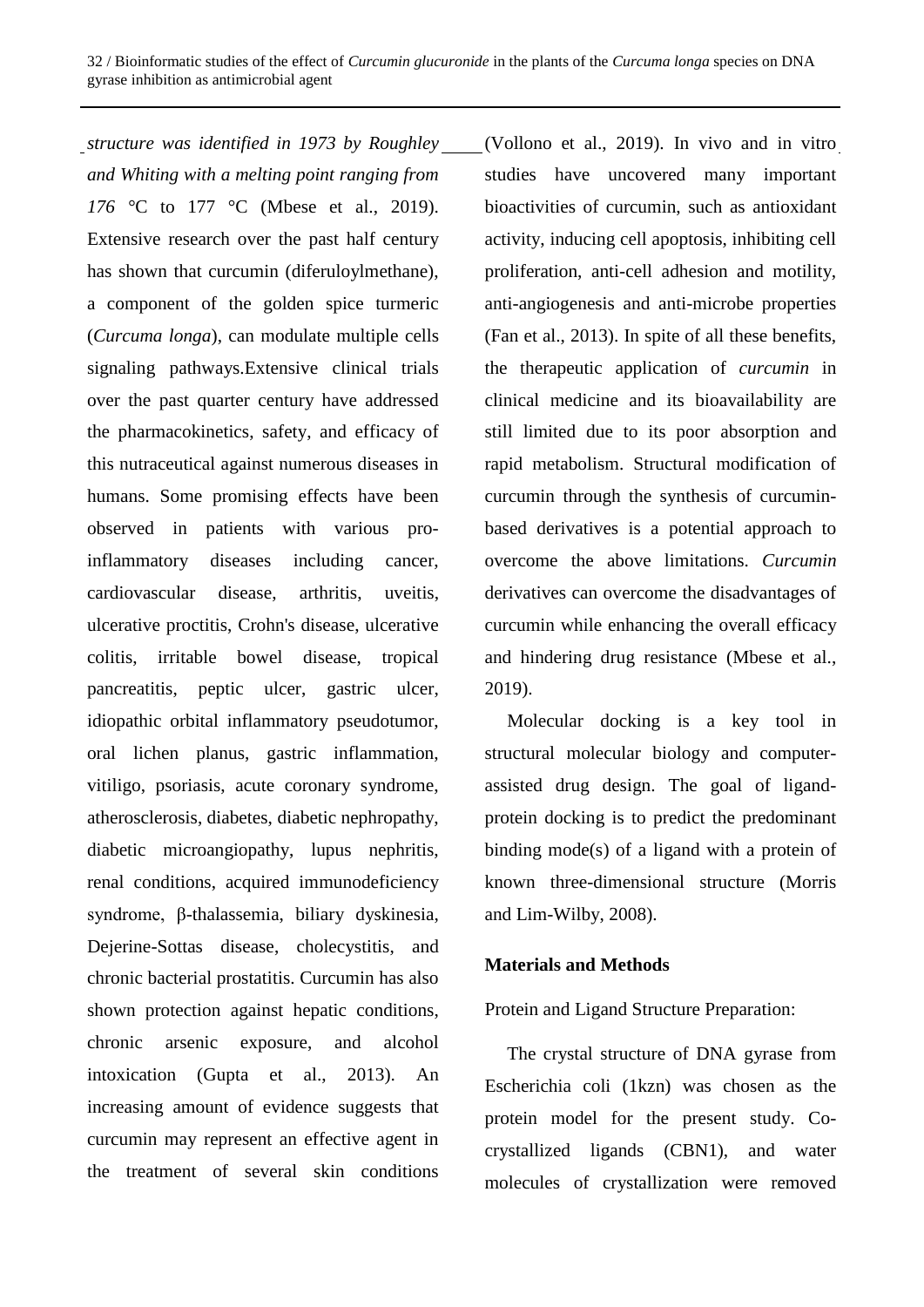from the complex using Discovery StudioVisualizer. All missing hydrogens were added and after determining the Kolman united atom charges, non-polar hydrogens were merged to their corresponding carbons using Autodock tools. The structural detailes of the compound subjected to molecular docking simulation is provided in Figure (1). structure of compound was built using



ChemDraw program, then were transferred into Hyperchem 8.0 software and energy minimized. This optimized structure was used as input of the AutoDock tools. Then the partial charges of atoms were calculated using the Gasteiger-Marsili procedure implemented in the AutoDock tools package. Non-polar hydrogens of the compound were merged and then rotatable bonds were assigned.



Fig. 1. Structural details of the studied compound. Fig. 2. Docking results of curcumin glucuronide in the active site of DNA gyrase. This figure was prepared using the Accelrys discovery studio visualizer program.

Docking Procedure:

The AutoGrid program performs precalculations for the docking of a ligand to a set of grids that describe the effect that the protein has on point charges. The effect of these forces on the ligand is then analyzed by the AutoDock program. Using Autogrid as a part of the Auto dock package, desolvation parameters and electrostatic interactions were

assigned to each protein atom. The grid points were set as  $40 \times 40 \times 40$  with the spacing valued at 0.375 to the catalytic site of the DNA gyrase. The Lamarckian Genetic Algorithm (LGA) approach was selected as the search algorithm for the global optimum binding position search among the three different search algorithms offered by AutoDock 4.2. The resulting docking poses were analyzed in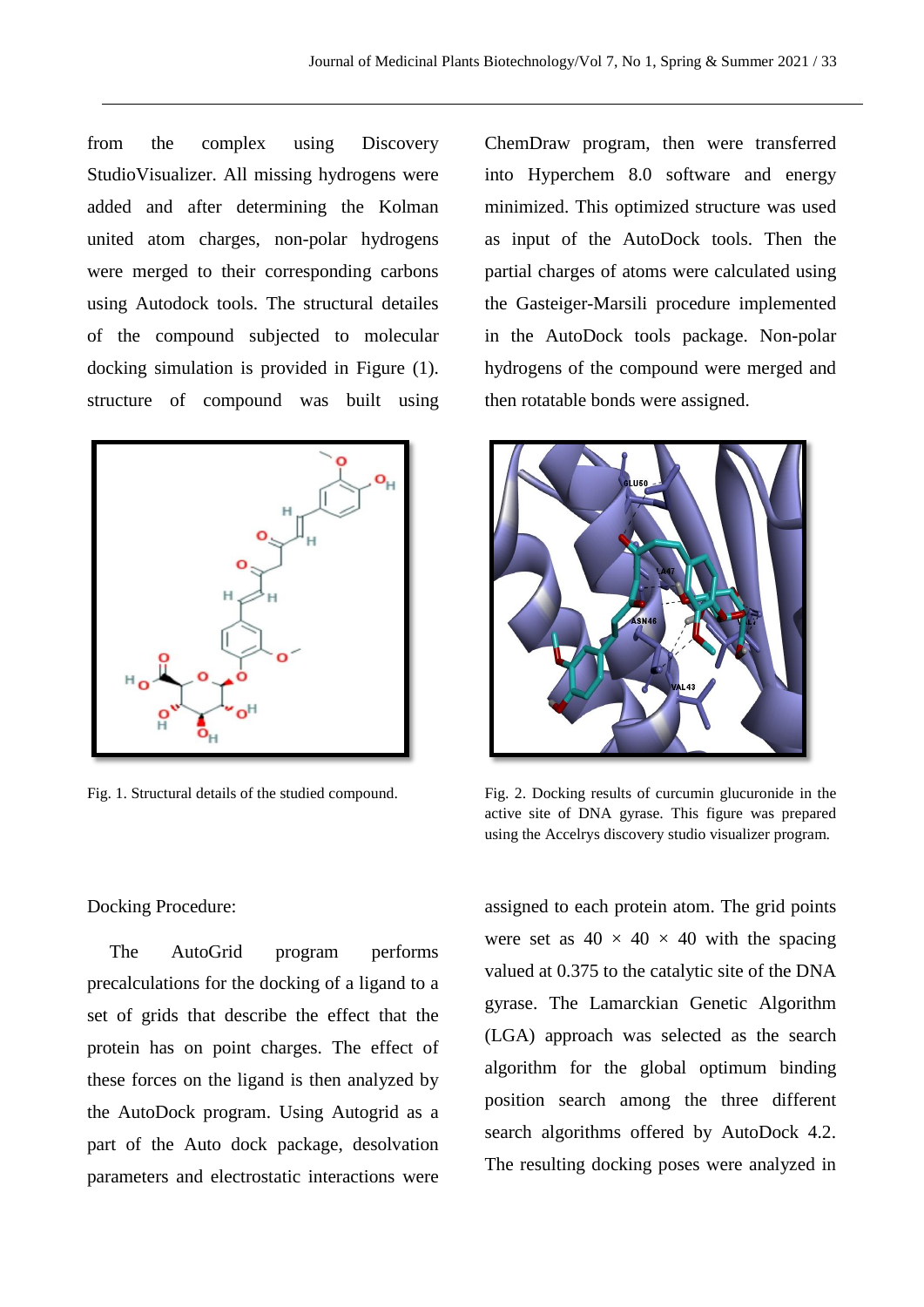AutoDockTools, DS Visualizer 3.5 and Ligplot softwares (Asadzadeh et al., 2015).

## **Results and Discussion**

After docking various ligand interactions with the protein can be observed and analyzed. The binding mode of the study compound against DNA gyrase was investigated by performing molecular docking smulations.

Possible interactions assessed using the Discovery StudioVisualizer program.the Asn46, Ala47, Glu50, Val71, Val43 residues of DNA gyrase were the sites for hydrogen bonding interactions with studied compound. this molecule makes no pi interactions in active site (Figure2). DNA gyrase from Escherichia coli that was obtained from the RCSB Protein Data Bank(1kzn) was transferred into Discovery StudioVisualizer. At the active site of the enzyme Asn46, Asp73, Arg136 residues were the sites for hydrogen bonding and it showed one Pi-cationic interaction with Arg136. DNA gyrase is a very selective and validated target for the development of novel antibiotics that target DNA replication (Korrapati et al., 2021). The docking results show that *Curcumin glucuronide* can bind to the active site of DNA gyrase and inhibit it. Co-crystal molecule reveals that hydrogen bonding with Asn46 residue is the same for Curcumin glucuronide and Co-crystal molecule.

The docking results for these compoundare in accordance with the docking results reportedby others in terms of the amino residues involved in interaction with the inhibitor molecule. Clorobiocin, inhibitor of E. coli DNA gyrase binding to the amino acid residues N46, D73, I78, P79, I90, R136, T165 were highly conserved in the selected group of pathogens (Korrapati et al., 2021)<sup>17</sup>. reported that this binding complex involves 3 hydrogen Bonds with residues Arg136, Asp73 and Asn46 and one Pi-cationic interaction with Arg76 (Mohamed A. Ismail et al., 2013). Clorobiocin is a based coumarin antibiotics, which prohibits the cell division of bacteria by inhibition of the DNA gyrase enzyme. There is an article in 2021, The innovative arylthioureas were docked to the active site of DNA gyrase enzyme using Autodock4 to comprehend their possible intermolecular interactions with the receptor. The residues Asp73, Asn46, and Arg136 are vital in making hydrogen bonds and are very important for the biological activity. some compounds also displayed a strong hydrogen bond with Asn46. Docked compounds also stabilize the DNA gyrase via hydrophobic interactions with Ala47, Glu50, Val71, Asp73, Arg76, Gly77, Ile78, Pro79, Met91, Val43, Thr165, and Val167 (Khidre and Radini, 2021).

In a study on benzimidazole derivatives as antibacterial compounds for inhibition of DNA gyrase (subunit b-PDB ID: 1kzn) Glu50 and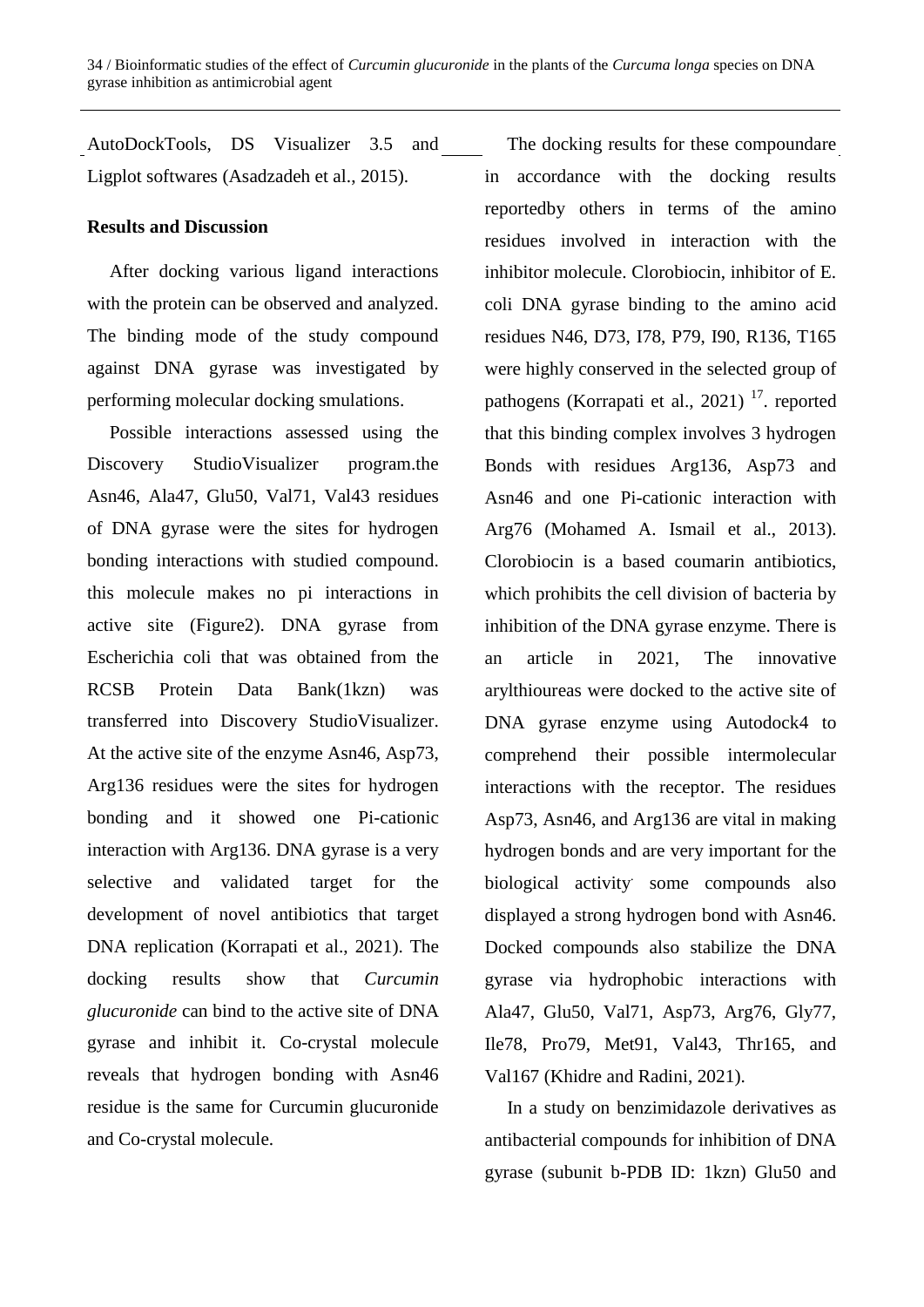Ans46 residue were the site for hydrogen binding interactions (Gullapelli et al., 2017). The docking study on the DNA gyrase topoisomerase II (1 kzn) enzyme of E. coli bacteria was performed exclusively on heterocycles including triazoles. The synthesized compounds exhibited potent antibacterial activities against the tested bacterial strains. The alkyne CH of 5 was found to be involved in p-alkyl interaction with ALA47 and VAL43. The middle phenoxy ring of alkyne 5 showed p-anion interaction with GLU50 and p-alkyl interaction with ILE78.The carbonyl oxygen of the semicarbazone moiety showed conventional H-bond interaction with ARG136. The amide group of the semicarbazone moiety showed conventional H-bond interaction with GLU50 and GLY77. The benzene ring of triazole showed p-alkyl interaction with ALA47 (Kumar et al.,2019). in Docking Studies of

#### **References**

- [Allocati](https://pubmed.ncbi.nlm.nih.gov/?term=Allocati+N&cauthor_id=24287850) N, [Masulli](https://pubmed.ncbi.nlm.nih.gov/?term=Masulli+M&cauthor_id=24287850) M, [Alexeyev](https://pubmed.ncbi.nlm.nih.gov/?term=Alexeyev+MF&cauthor_id=24287850) M.F, [Di Ilio](https://pubmed.ncbi.nlm.nih.gov/?term=Di+Ilio+C&cauthor_id=24287850) C, (2013) "*Escherichia coli* in Europe: an overview" International Journal of Environmental Research and Public Health, 10(12), 6235-54.
- Asadzadeh A, Fassihi A, Yaghmaei P, Pourfarzam M, (2015) "In silico approach for designing potent inhibitors against tyrosinase" Biosciences Biotechnology Research Asia, 12(2), 181-187.

Substituted Acetylphenoxymethyl ‐ triazolyl ‐ N ‐ phenylacetamides the most significant steric interactions were observed through 2-(4- ((4 acetylphenoxy) methyl) with Val71, Glu50, Ala47, Val43 Val167, Met166, Thr165, Asp74, Asp73, residues (Pramod et al., 2019). In 2018, docking studies were performed for the synthetic compounds. The hydrophobic interactions of best conformer with DNAG receptor VAL43, VAL71, VAL93, VAL118, VAL120, VAL167, ILE90, ILE78, ILE59 (Hanan et al., 2018).

Also 4-anilinoquinazoline derivatives were studied for their antimicrobial activities against Gram-positive and Gram-negative bacteria All compounds showed good results especially compound with Glu50, Arg 76 residues in place of hydrogen bonds (Khodarahmi et al., 2017).

- Badr Eldin H.O, Abdeen R, El Din S.M, (2018) "Synthesis, molecular docking and investigation of polyester and polyamide azo dyes (II) Application (dyeing and fastness properties)" Middle East Journal of Applied Sciences, 8(4), 1393-1403.
- Bush N.G, Evans-Roberts K, Maxwell A, (2015) "DNA Topoisomerases. EcoSal Plus" 6(2).
- Eakin A.E, Green O, Hales N, Walkup G.K, Bist S, Singh A, Mullen G, Bryant J,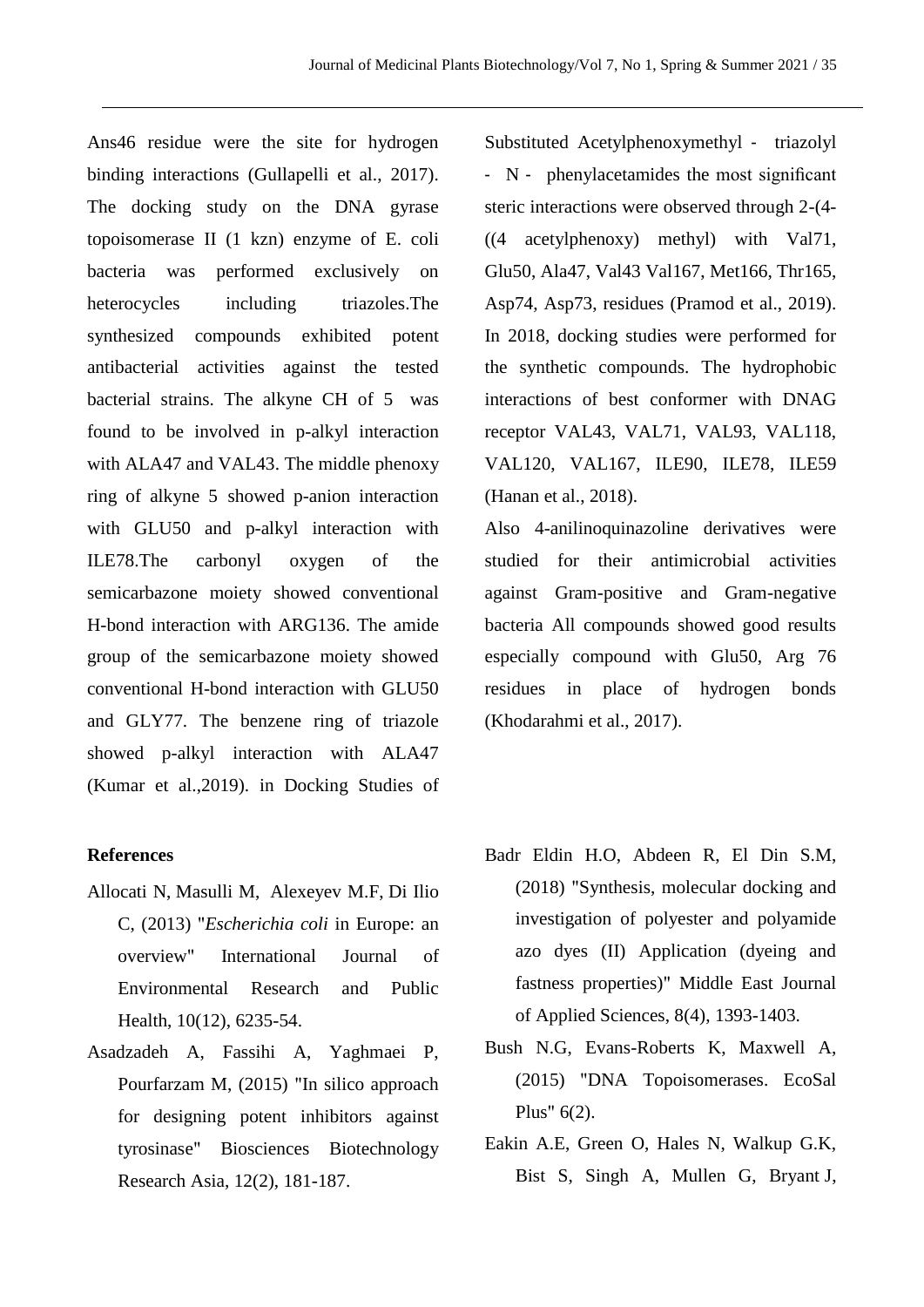- Embrey K, Gao N, Breeze A, Timms D, Andrews B., Uria-Nickelsen M, Demeritt J, Loch J.T.3rd., Hull K, Blodgett A, Illingworth R.N, Prince B, Boriack-Sjodin P.A, Hauck S, MacPherson L.., Ni H., Sherer B, (2021) "Pyrrolamide DNA gyrase inhibitors: fragment-based nuclear magnetic resonance screening to identify antibacterial agents" Antimicrobial Agents and Chemotherapy, 56(3), 1240-6.
- Fan X, Zhang C, Liu B.D, Yan J, Liang H.P, (2013) "The clinical applications of curcumin: current state and the future " Current Pharmaceutical Design, 19(11), 2011-31.
- Gullapelli K, Brahmeshwari G, Ravichander M, Kusuma U, (2017) "Synthesis, antibacterial and molecular docking studies of new benzimidazole derivatives" Egyptian Journal of Basic and Applied Sciences, 4, 303–309.
- [Gupta](https://pubmed.ncbi.nlm.nih.gov/?term=Gupta+SC&cauthor_id=23143785) S.C., [Patchva](https://pubmed.ncbi.nlm.nih.gov/?term=Patchva+S&cauthor_id=23143785) S., [Aggarwal](https://pubmed.ncbi.nlm.nih.gov/?term=Aggarwal+BB&cauthor_id=23143785) B.B, (2013) "Therapeutic roles of curcumin: lessons learned from clinical trials" American Association of Pharmaceutical Scientists, 15(1), 195-218.
- Ismail M.A, Al-Shihry S, Arafa R.K, El-Ayaan U, (2013) "Synthesis, antimicrobial activity and molecular modeling study of substituted 5-aryl-pyrimido[5,4c] quinoline-2,4-diones" Journal of Enzyme Inhibition and Medicinal Chemistry, 28(3), 530-538.
- [Jang](https://pubmed.ncbi.nlm.nih.gov/?term=Jang+J&cauthor_id=28383815) J, [Hur](https://pubmed.ncbi.nlm.nih.gov/?term=Hur+HG&cauthor_id=28383815) H.G, Sadowsky [M.J,](https://pubmed.ncbi.nlm.nih.gov/?term=Sadowsky+MJ&cauthor_id=28383815) Byappanahalli [M.N, Yan](https://pubmed.ncbi.nlm.nih.gov/?term=Byappanahalli+MN&cauthor_id=28383815) T, Ishii S, (2017) "Environmental Escherichia coli: ecology and public health implications-a review" [Journal of Applied Microbiology,](https://sfamjournals.onlinelibrary.wiley.com/journal/13652672) 123(3), 570-581.
- Khidre R.E, Radini I.A.M, (2021). "Design, synthesis and docking studies of novel thiazole derivatives incorporating pyridine moiety and assessment as antimicrobial agents" Scientific Reports, 11, 7846.
- Korrapati S.B, Ch, V.R.R, Yedla P, Pillai G.G, Mohammad F, Kamal K, Bhamidipati P, Amanchy R., Syed R, (2021) "In-silico driven design and development of spirobenzimidazo-quinazolines as potential DNA gyrase inhibitors" Biomedicine & Pharmacotherapy, 134, 111132.
- Kotha R.R, Luthria D.L, (2019). "Curcumin: biological, pharmaceutical, nutraceutical, and analytical aspects" Molecules, 24(16), 2930.
- Kumar N, Tittal R.K, Yadav P, Lal K, (2019) "Synthesis, molecular docking and DFT studies on biologically active 1,4- Disubstituted-1,2,3-Triazoles-Semicarbazone hybrid molecules" New Journal of Chemistry, 43(21).
- Mbese M, Khwaza V, Aderibigbe B.A, (2019) "Curcumin and its derivatives as potential therapeutic agents in prostate, colon and breast cancers" Molecules, 24(23), 4386.